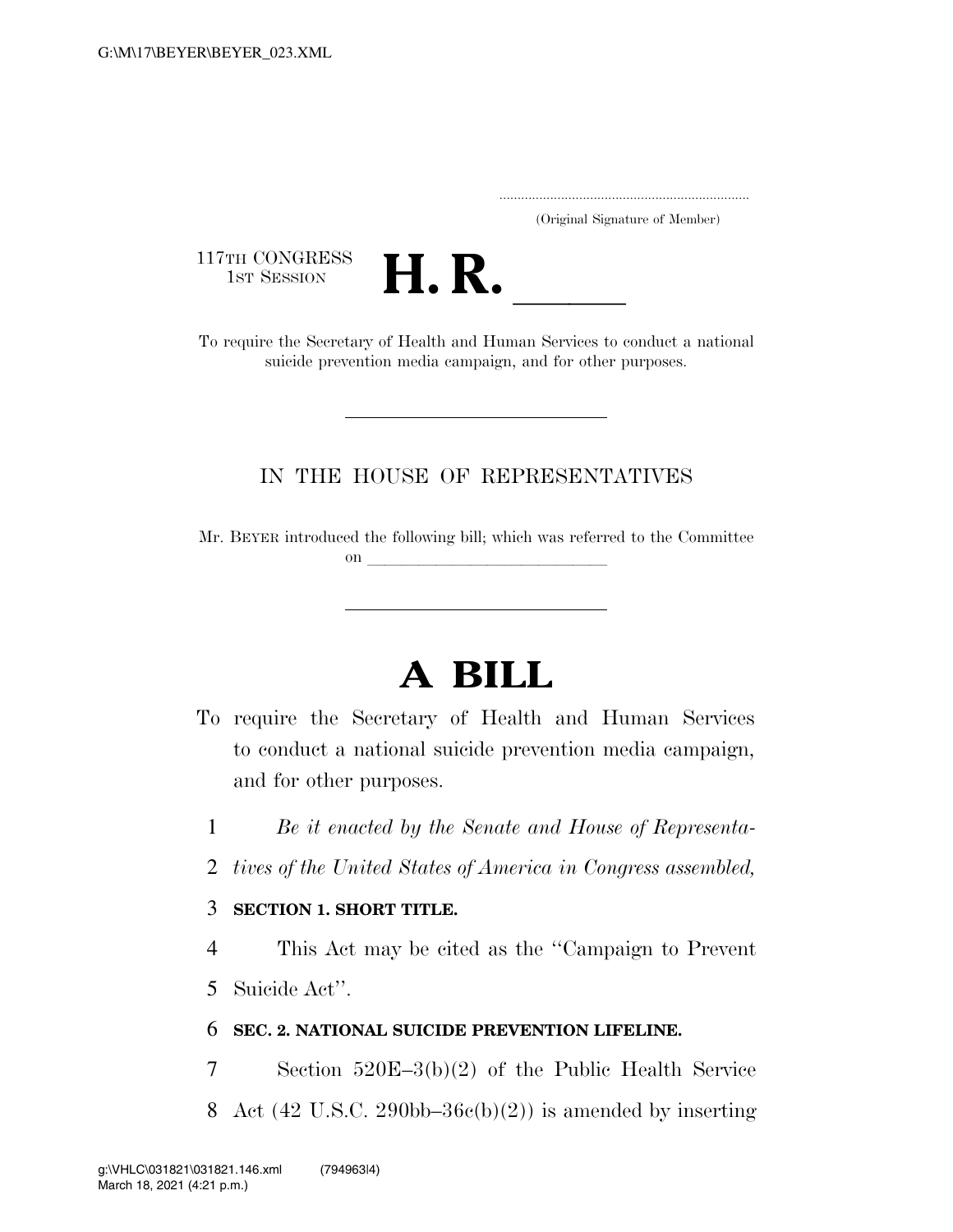after ''suicide prevention hotline'' the following: '', under the universal telephone number designated under Section 251(e)(4) of the Communications Act of 1934,''.

## **SEC. 3. NATIONAL SUICIDE PREVENTION MEDIA CAM-PAIGN.**

 (a) NATIONAL SUICIDE PREVENTION MEDIA CAM-PAIGN.—

 (1) IN GENERAL.—Not later than the date that is three years after the date of the enactment of this Act, the Secretary of Health and Human Services (referred to in this section as the ''Secretary''), in consultation with the Assistant Secretary for Mental Health and Substance Use (referred to in this sec- tion as the ''Assistant Secretary'') and the Director of the Centers for Disease Control and Prevention (referred to in this section as the ''Director''), shall conduct a national suicide prevention media cam- paign (referred to in this section as the ''national media campaign''), in accordance with the require-ments of this section, for purposes of—

 (A) preventing suicide in the United States;

 (B) educating families, friends, and com-munities on how to address suicide and suicidal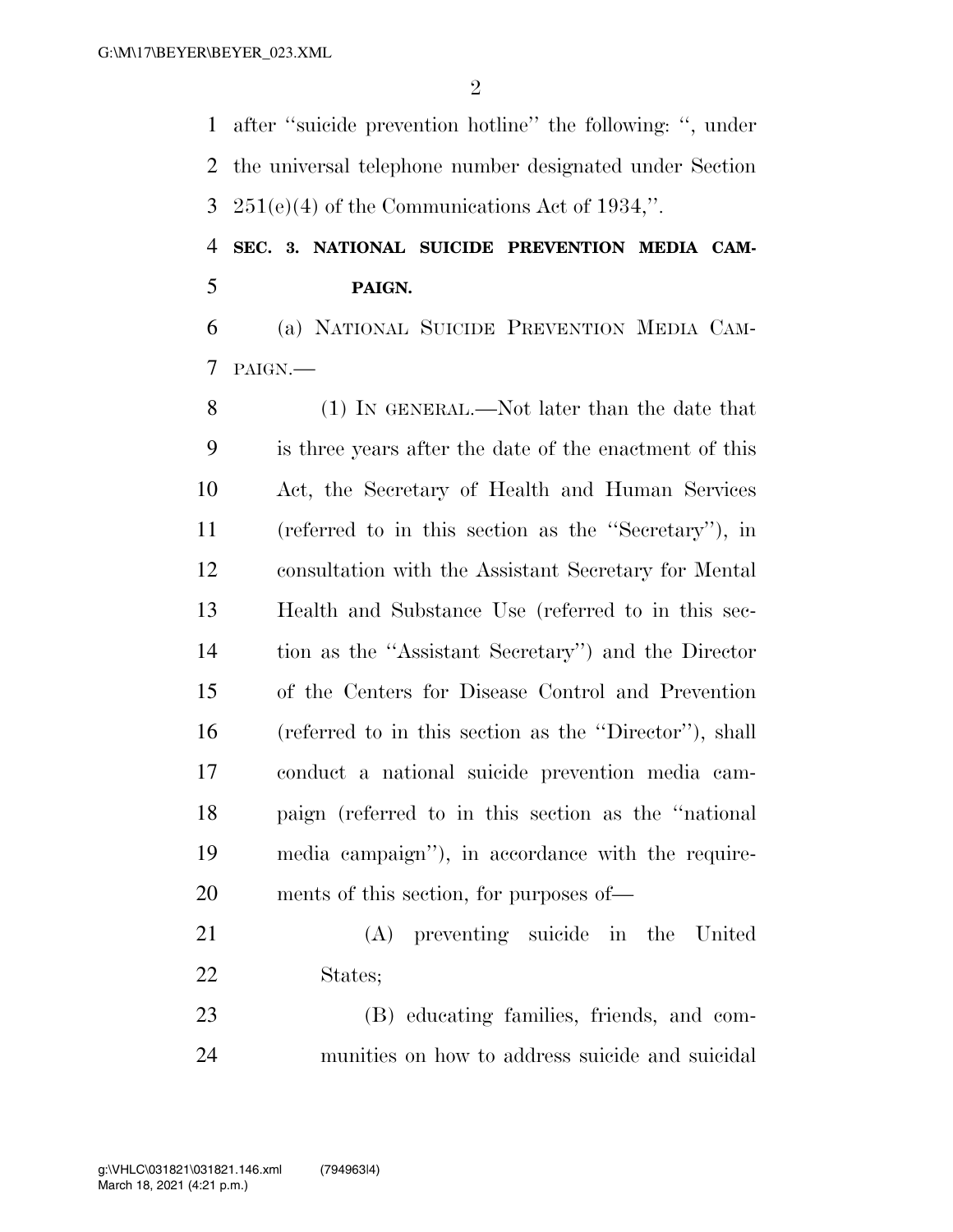thoughts, including when to encourage individ-uals with suicidal risk to seek help; and

 (C) increasing awareness of suicide preven- tion resources of the Centers for Disease Con- trol and Prevention and the Substance Abuse and Mental Health Services Administration (in- cluding the suicide prevention hotline main- tained under section 520E–3 of the Public Health Service Act (42 U.S.C. 290bb–36c)), any suicide prevention mobile application of the Centers for Disease Control and Prevention or the Substance Abuse Mental Health Services Administration, and other support resources de-termined appropriate by the Secretary.

 (2) ADDITIONAL CONSULTATION.—In addition to consulting with the Assistant Secretary and the Director under this section, the Secretary shall con- sult with, as appropriate, State, local, Tribal, and territorial health departments, primary health care providers, hospitals with emergency departments, mental and behavioral health services providers, cri- sis response services providers, first responders, sui- cide prevention and mental health professionals, pa- tient advocacy groups, survivors of suicide attempts, and representatives of television and social media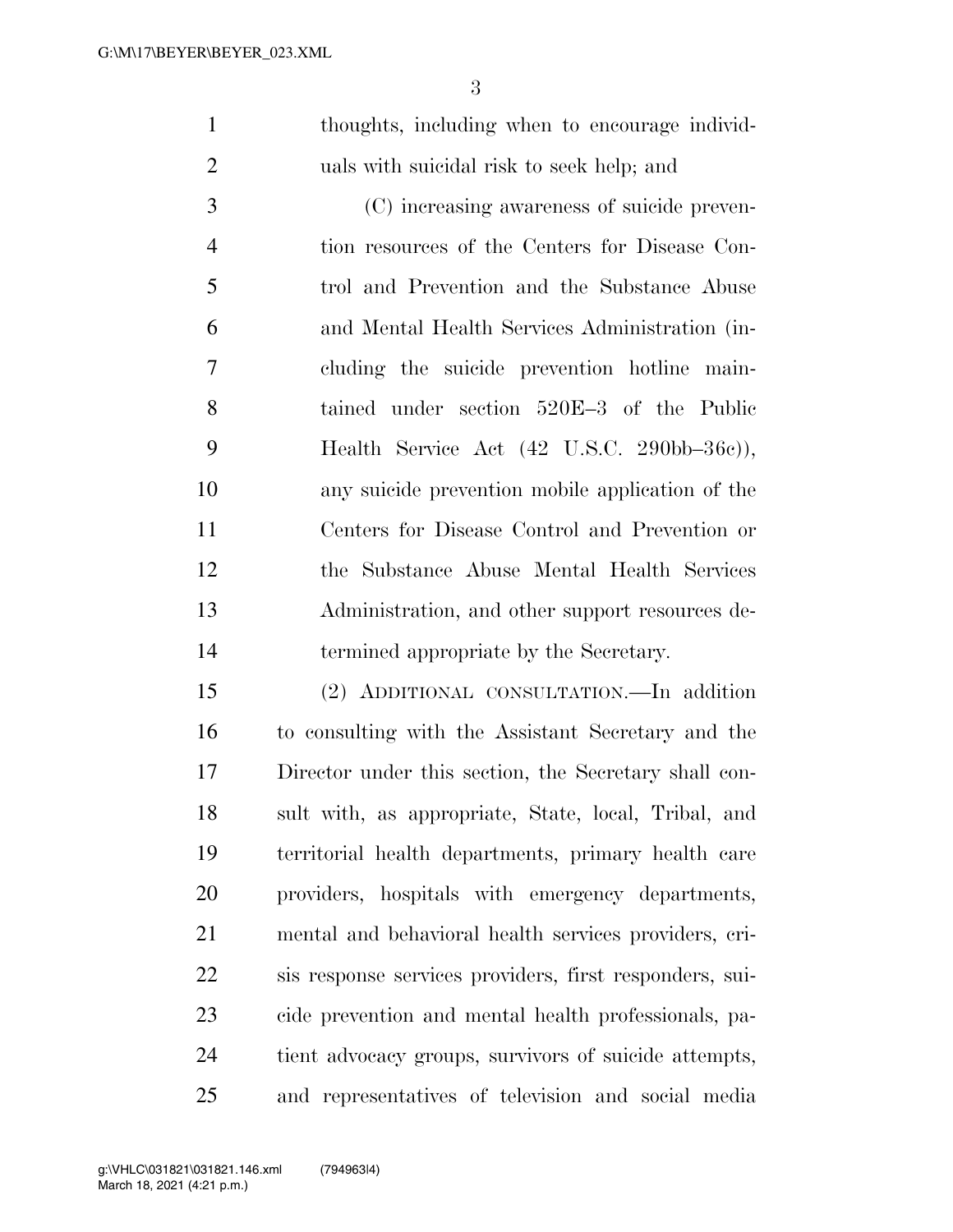- platforms in planning the national media campaign 2 to be conducted under paragraph  $(1)$ .
- (b) TARGET AUDIENCES.—

 (1) TAILORING ADVERTISEMENTS AND OTHER COMMUNICATIONS.—In conducting the national 6 media campaign under subsection  $(a)(1)$ , the Sec- retary may tailor culturally competent advertise- ments and other communications of the campaign across all available media for a target audience (such as a particular geographic location or demo-graphic) across the lifespan.

 (2) TARGETING CERTAIN LOCAL AREAS.—The Secretary shall, to the maximum extent practicable, use amounts made available under subsection (f) for media that targets certain local areas or populations at disproportionate risk for suicide.

- (c) USE OF FUNDS.—
- 18 (1) REQUIRED USES.—

 (A) IN GENERAL.—The Secretary shall, if reasonably feasible with the funds made avail- able under subsection (f), carry out the fol- lowing, with respect to the national media cam-paign:

 (i) Testing and evaluation of adver-25 tising.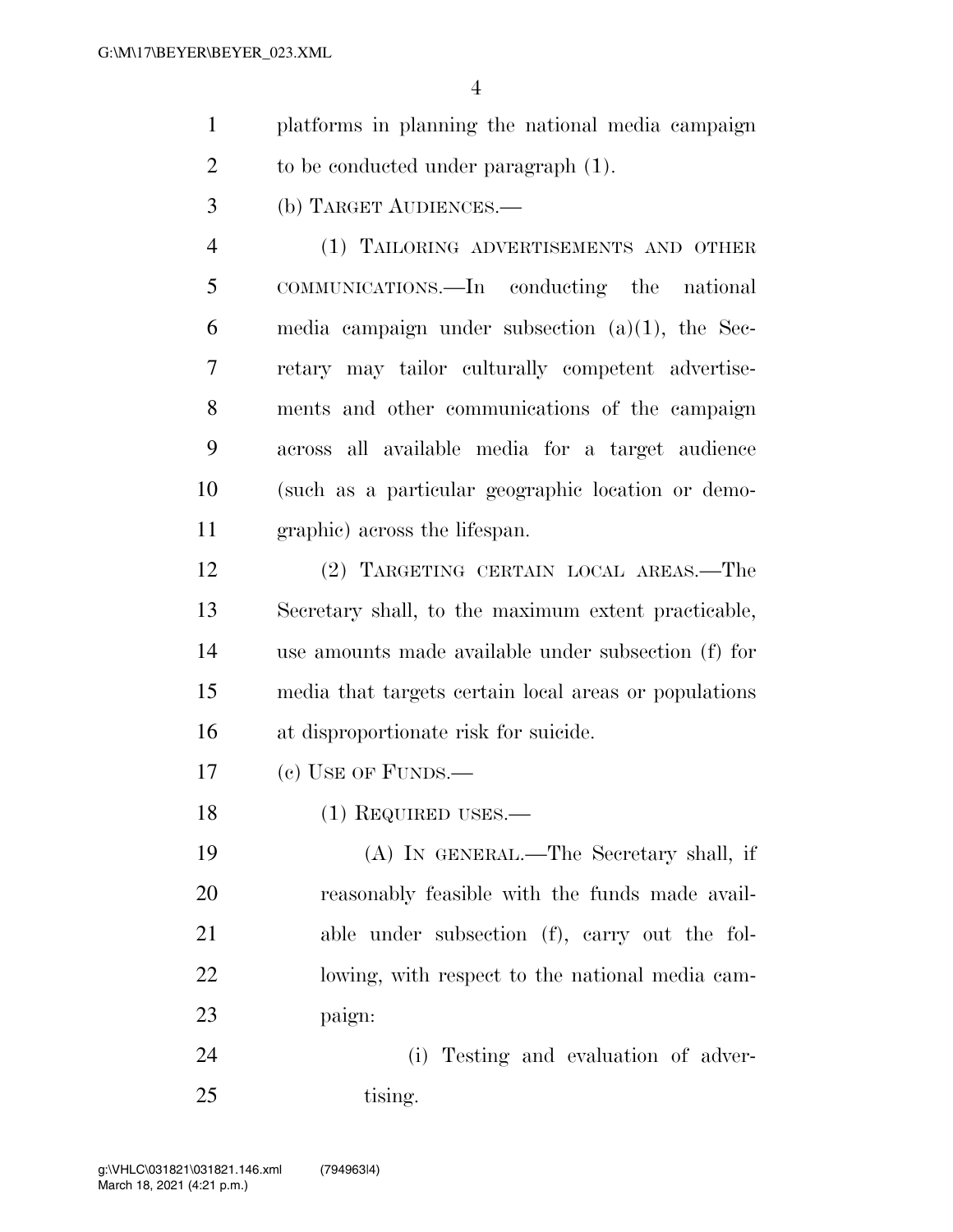| $\mathbf{1}$   | (ii) Evaluation of the effectiveness of       |
|----------------|-----------------------------------------------|
| $\overline{2}$ | the national media campaign.                  |
| 3              | (iii) Operational and management ex-          |
| $\overline{4}$ | penses.                                       |
| 5              | (iv) The creation of an educational           |
| 6              | toolkit for television and social media plat- |
| 7              | forms to use in discussing suicide and rais-  |
| 8              | ing awareness about how to prevent sui-       |
| 9              | cide.                                         |
| 10             | (B) SPECIFIC REQUIREMENTS.—                   |
| 11             | (i) TESTING AND EVALUATION OF AD-             |
| 12             | VERTISING.—In testing and evaluating ad-      |
| 13             | vertising under subparagraph $(A)(i)$ , the   |
| 14             | Secretary shall test all advertisements       |
| 15             | after use in the national media campaign      |
| 16             | to evaluate the extent to which such adver-   |
| 17             | tisements have been effective in carrying     |
| 18             | out the purposes of the national media        |
| 19             | campaign.                                     |
| 20             | (ii) EVALUATION OF EFFECTIVENESS              |
| 21             | OF NATIONAL MEDIA CAMPAIGN.—In eval-          |
| 22             | uating the effectiveness of the national      |
| 23             | media campaign under subparagraph             |
| 24             | $(A)(ii)$ , the Secretary shall take into ac- |
| 25             | count—                                        |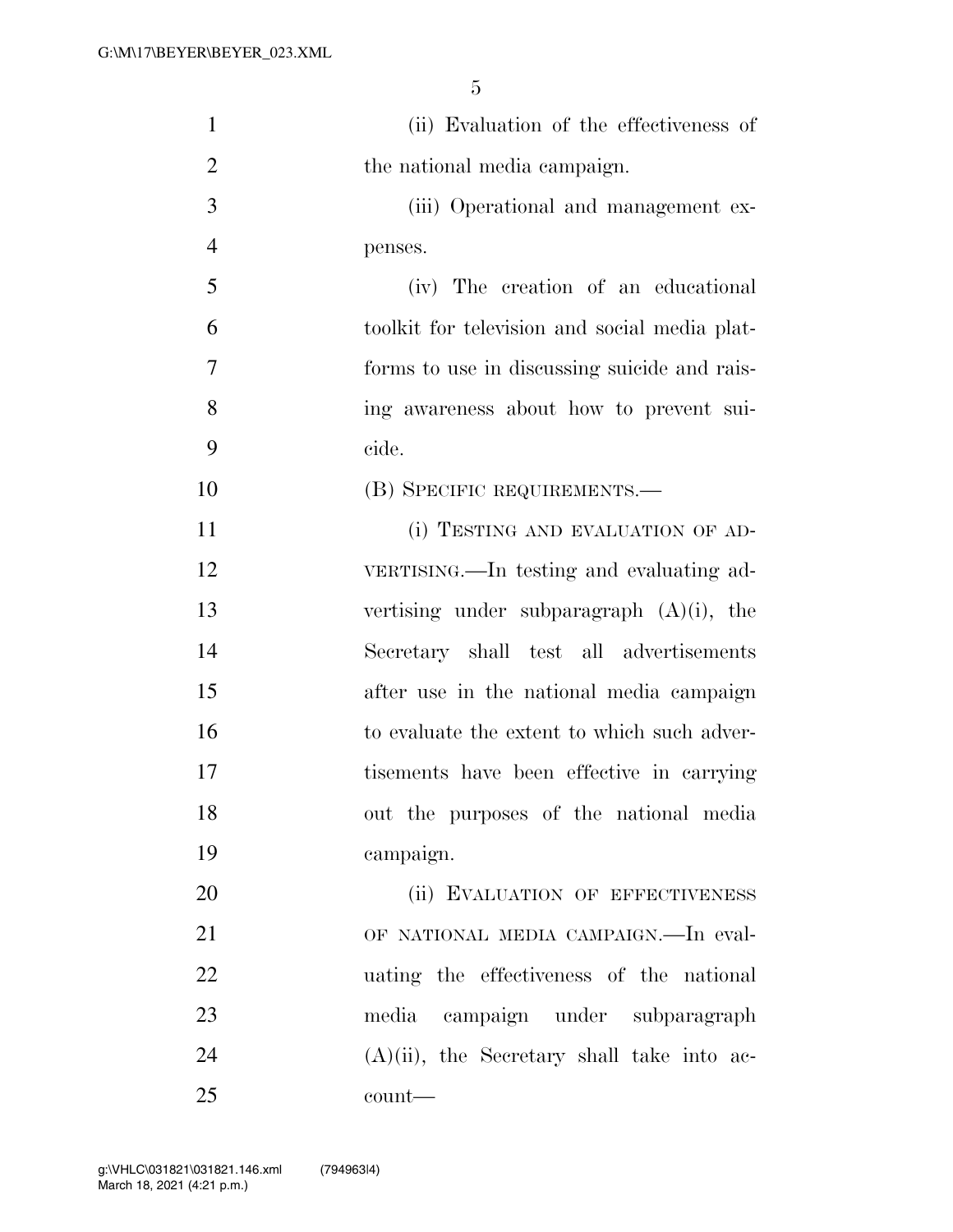| $\mathbf{1}$   | (I) the number of unique calls                                 |
|----------------|----------------------------------------------------------------|
| $\overline{2}$ | that are made to the suicide preven-                           |
| 3              | tion hotline maintained under section                          |
| $\overline{4}$ | 520E-3 of the Public Health Service                            |
| 5              | Act $(42 \text{ U.S.C. } 290 \text{bb} - 36 \text{c})$ and as- |
| 6              | sess whether there are any State and                           |
| 7              | regional variations with respect to the                        |
| 8              | capacity to answer such calls;                                 |
| 9              | (II) the number of unique en-                                  |
| 10             | counters with suicide prevention and                           |
| 11             | support resources of the Centers for                           |
| 12             | Disease Control and Prevention and                             |
| 13             | the Substance Abuse and Mental                                 |
| 14             | Health Services Administration and                             |
| 15             | assess engagement with such suicide                            |
| 16             | prevention and support resources;                              |
| 17             | (III) whether the national media                               |
| 18             | campaign has contributed to increased                          |
| 19             | awareness that suicidal individuals                            |
| 20             | should be engaged, rather than ig-                             |
| 21             | nored; and                                                     |
| 22             | (IV) such other measures of eval-                              |
| 23             | uation as the Secretary determines                             |
| 24             | are appropriate.                                               |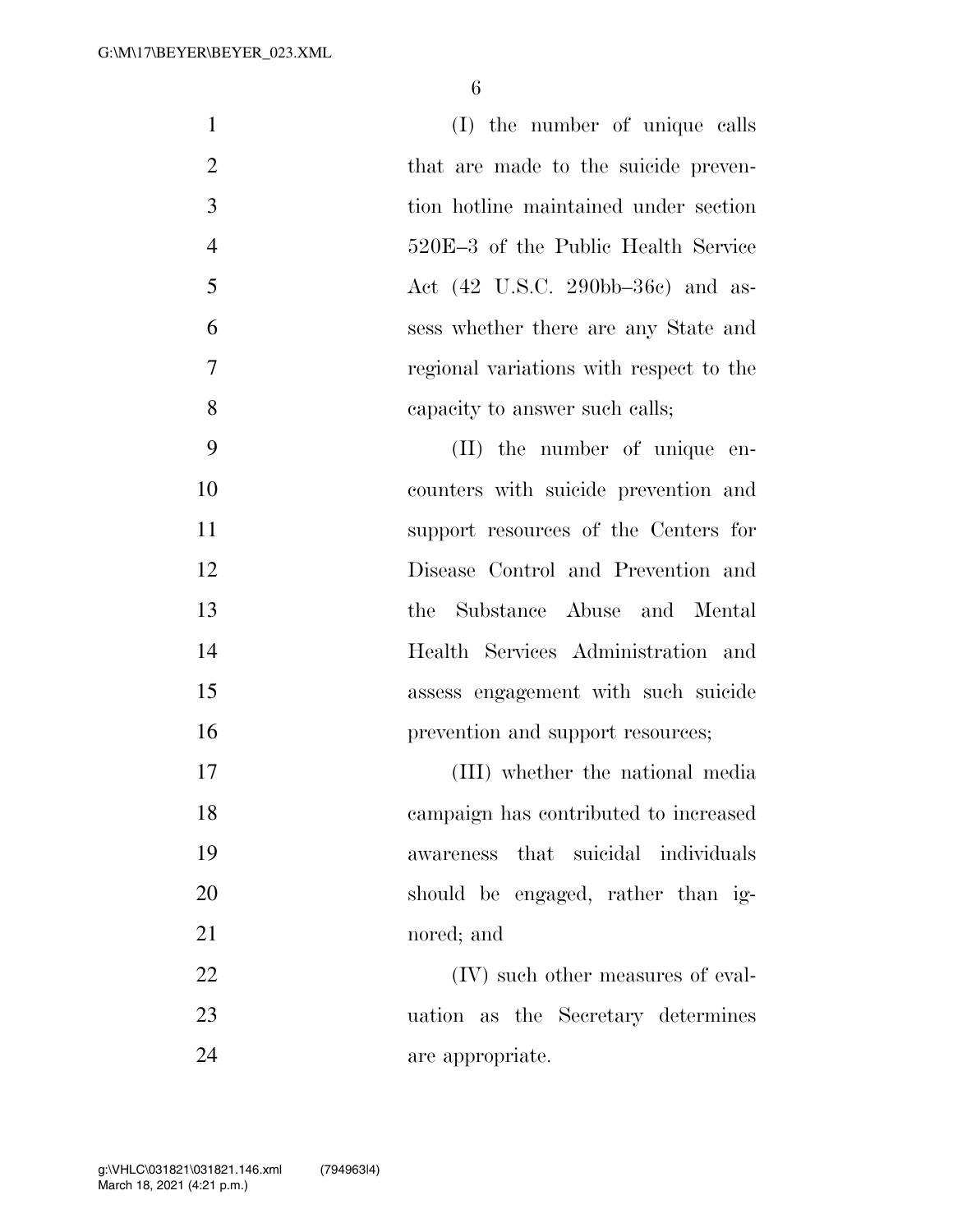(2) OPTIONAL USES.—The Secretary may use amounts made available under subsection (f) for the following, with respect to the national media cam-paign:

 (A) Partnerships with professional and civic groups, community-based organizations, including faith-based organizations, and Gov- ernment or Tribal organizations that the Sec- retary determines have experience in suicide prevention, including the Substance Abuse and Mental Health Services Administration and the Centers for Disease Control and Prevention.

 (B) Entertainment industry outreach, interactive outreach, media projects and activi- ties, public information, news media outreach, outreach through television programs, and cor-porate sponsorship and participation.

 (d) PROHIBITIONS.—None of the amounts made available under subsection (f) may be obligated or ex-pended for any of the following:

 (1) To supplant current suicide prevention cam-paigns.

 (2) For partisan political purposes, or to ex- press advocacy in support of or to defeat any clearly identified candidate, clearly identified ballot initia-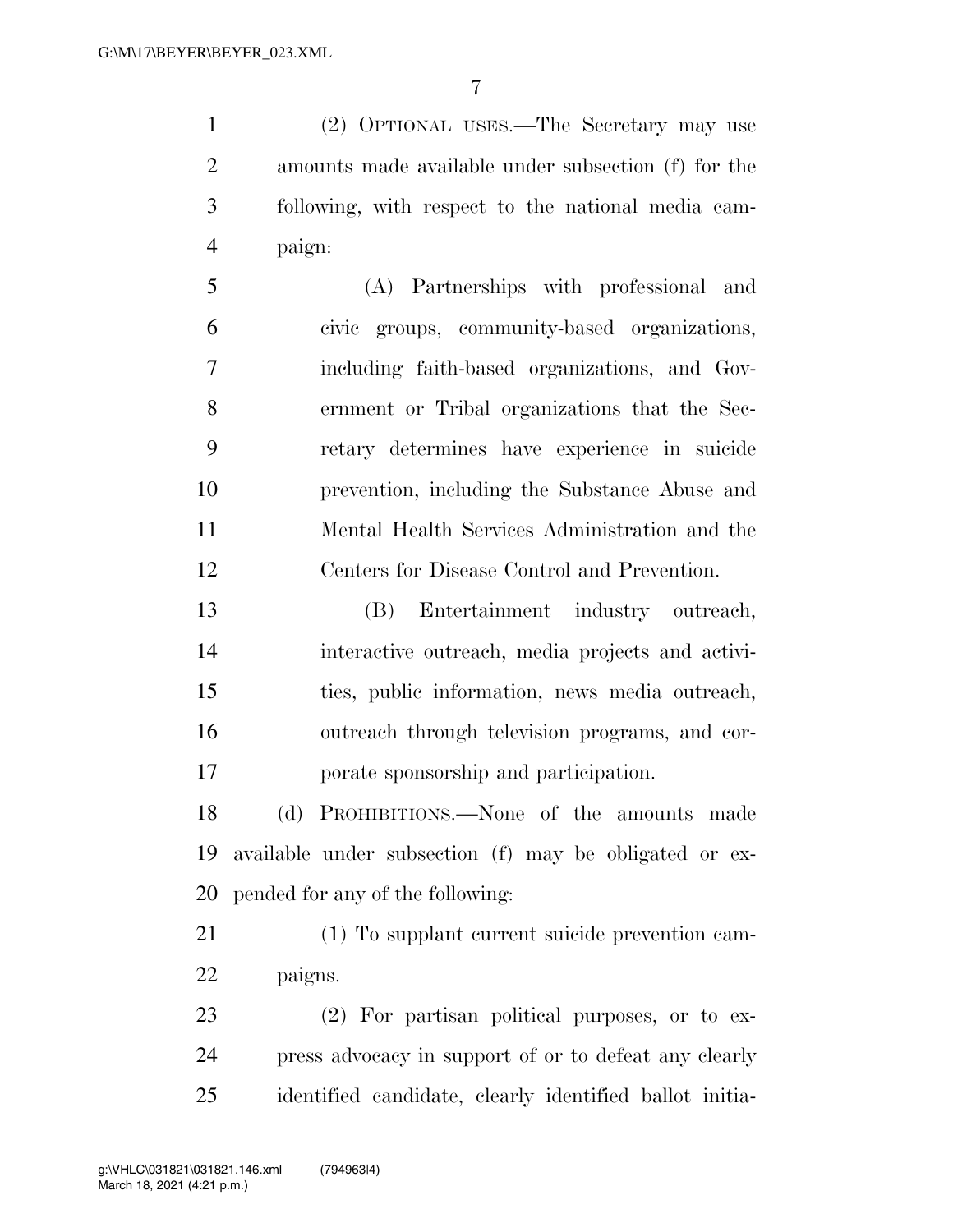tive, or clearly identified legislative or regulatory proposal.

 (e) REPORT TO CONGRESS.—Not later than 18 months after implementation of the national media cam- paign has begun, the Secretary, in coordination with the Assistant Secretary and the Director, shall, with respect to the first year of the national media campaign, submit to Congress a report that describes—

 (1) the strategy of the national media campaign and whether specific objectives of such campaign were accomplished, including whether such campaign impacted the number of calls made to lifeline crisis centers and the capacity of such centers to manage such calls;

 (2) steps taken to ensure that the national media campaign operates in an effective and effi- cient manner consistent with the overall strategy and focus of the national media campaign;

 (3) plans to purchase advertising time and space;

 (4) policies and practices implemented to ensure 22 that Federal funds are used responsibly to purchase advertising time and space and eliminate the poten-tial for waste, fraud, and abuse; and